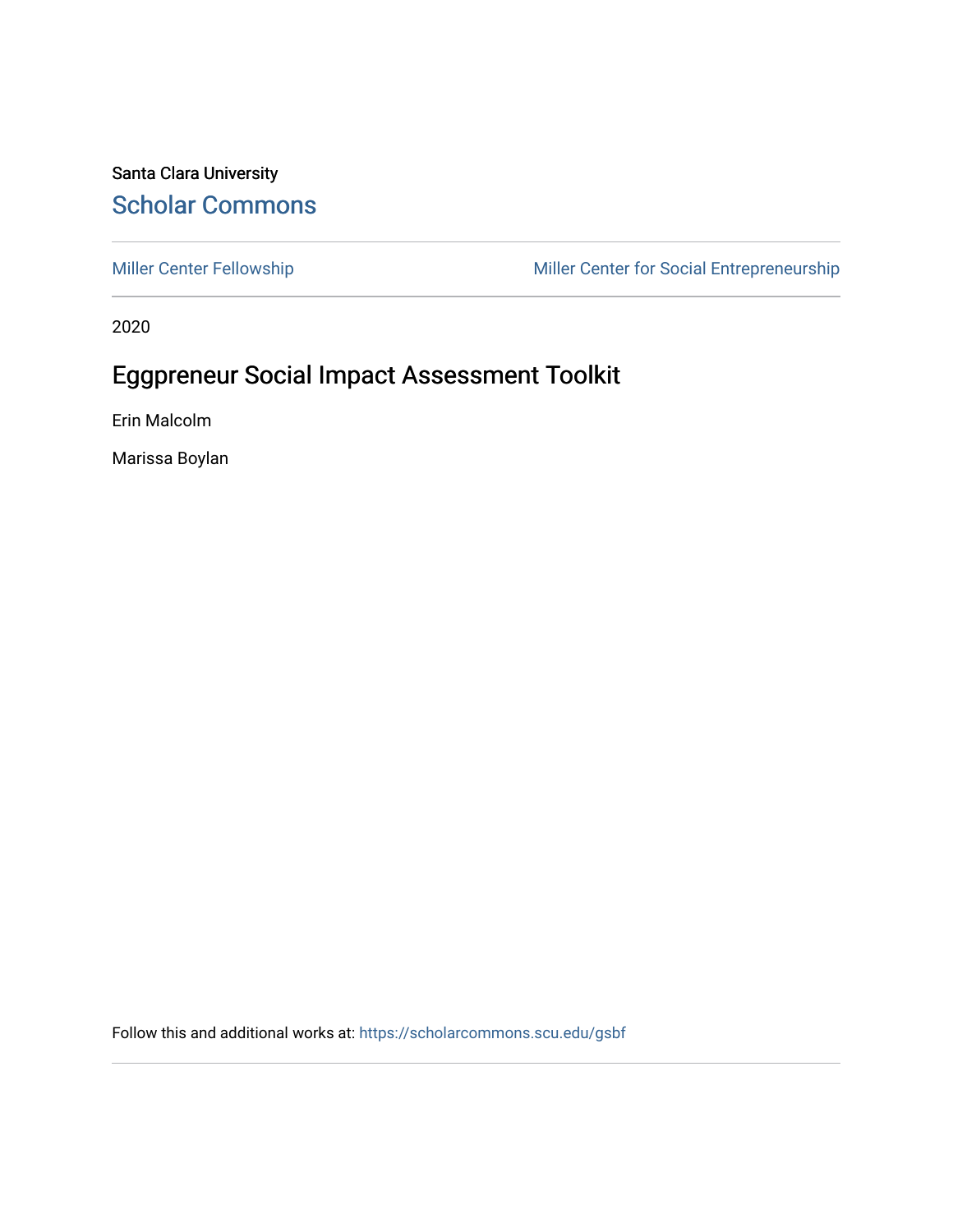



# **Social Impact Assessment Toolkit for Eggpreneur and its Partners**

Erin Malcolm and Marissa Boylan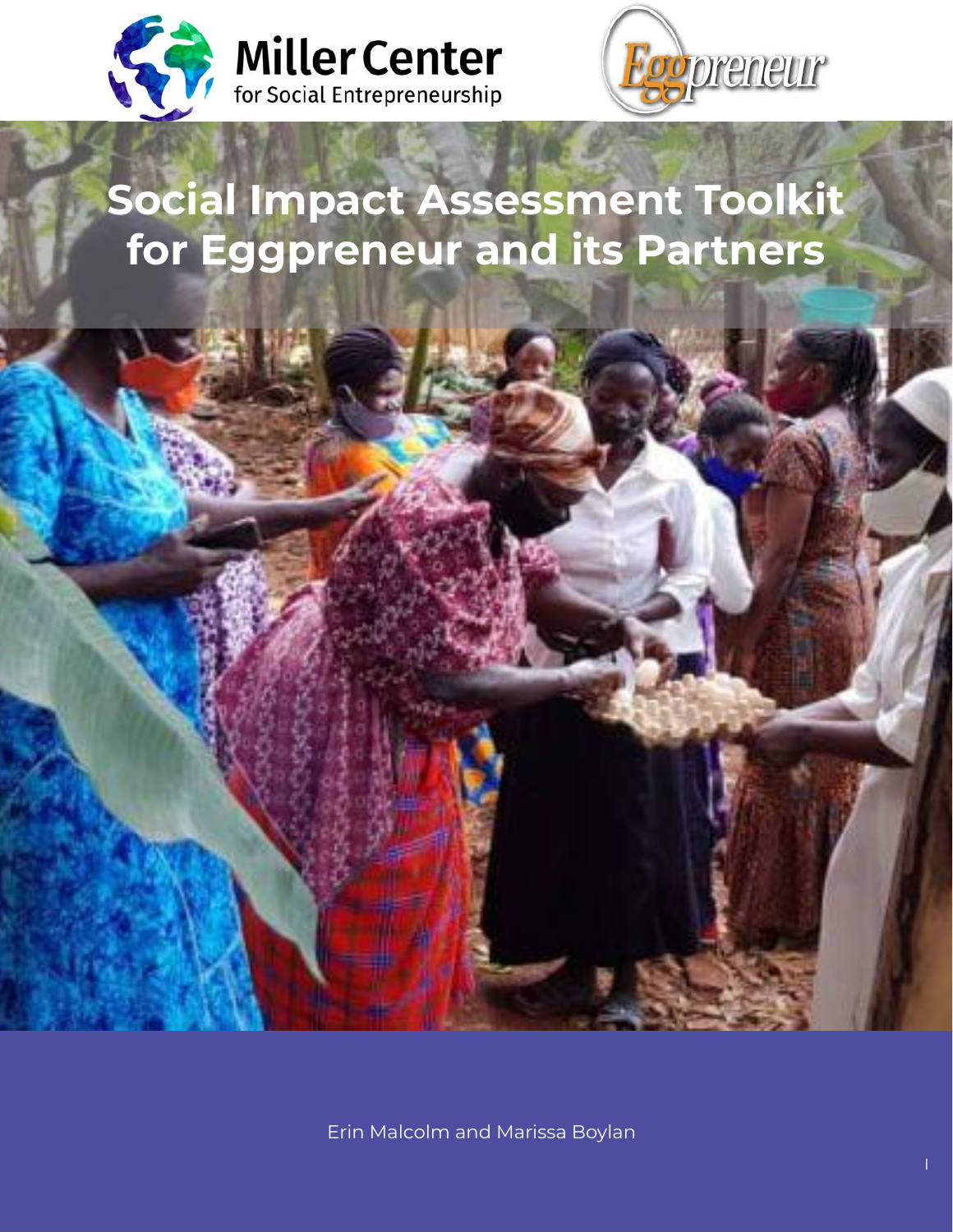# **EXECUTIVE SUMMARY**

Eggpreneur needed a formal process to obtain quantitative data about their impact on local partner organizations and beneficiaries after they completed Eggpreneur's sustainable poultry farming apprenticeship program. These local groups, including Sisters who have launched social enterprises, often hear stories of impact from their beneficiaries through interpersonal interactions, but lacked a formal system to gather information or assess trends among their beneficiaries. As such, neither Eggpreneur nor its partners could report their impact nor could they adjust their program to tackle potential issues for their beneficiaries. Because Eggpreneur and the Sisters' social enterprises are at different stages of development, we created two, stage-appropriate tools for impact assessment.

To address Eggpreneur's need for quantitative data, we have designed an impact evaluation survey. This can be administered to individual outgrowers by Eggpreneur every six months to systematically gather social impact data. The survey gathers data in four main areas: social impact, economic impact, sustainability, and UN Sustainable Development Goals. Within these emphasis areas, we look at how working with Eggpreneur has impacted the livelihoods of their beneficiaries and the people they interact with.

To address the need to report social impact of partner organizations, we developed a two phase questionnaire to be filled out by individuals on the social enterprise team. Phase 1 is designed to collect data concerning their production of poultry products to allow for greater accountability and impact reporting. Phase 2 continues to gather data concerning the social enterprises' production and sales, but also accounts for the training and sales of outgrowers. As the local enterprises become more firmly established, they will eventually graduate to using the survey designed for Eggpreneur.

If Eggpreneur and the associated congregations of Catholic Sisters are able to demonstrate their impact through quantifiable data as well as stories of impact, they will be able to clearly show that Eggpreneur is fulfilling its mission. The process of following up with beneficiaries has the added benefits of strengthening relationships between Eggpreneur and its partners by showing Eggpreneur's investment in their long term success. The data collected will also give Eggpreneur great insight into what aspects of their business model and training are most effective. This process of open communication will create a cycle of continuous improvement for Eggpreneur as it continues to scale out its trainings and partnerships.



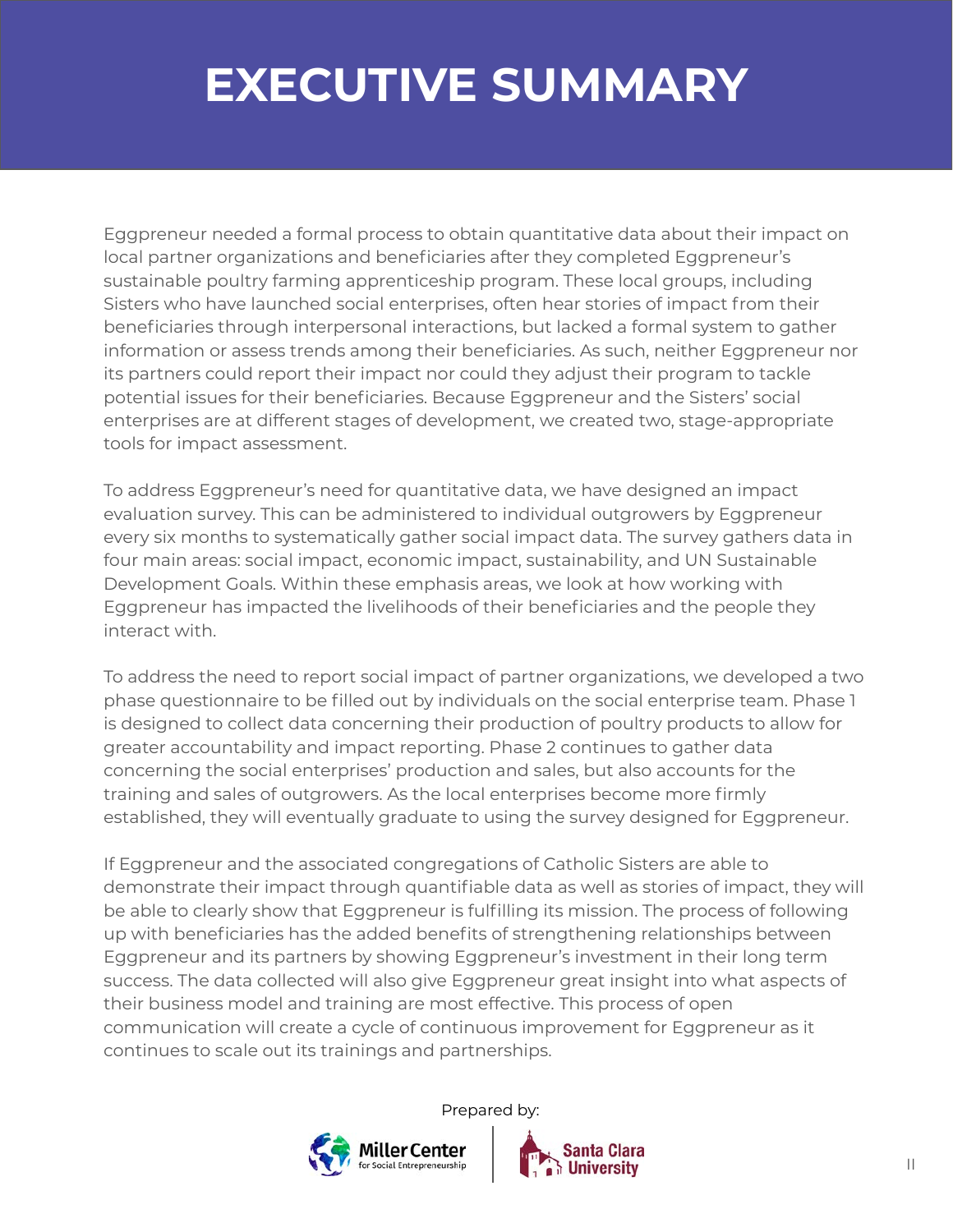# Table of Contents

| Eggpreneur Social Impact Survey: Instructions for Use               |   |
|---------------------------------------------------------------------|---|
| Appendix A: Eggpreneur Social Impact Assessment Survey              | 2 |
| Appendix B: Social Impact Reporting Form for Eggpreneur<br>Partners | 8 |
| Acknowledgment                                                      |   |



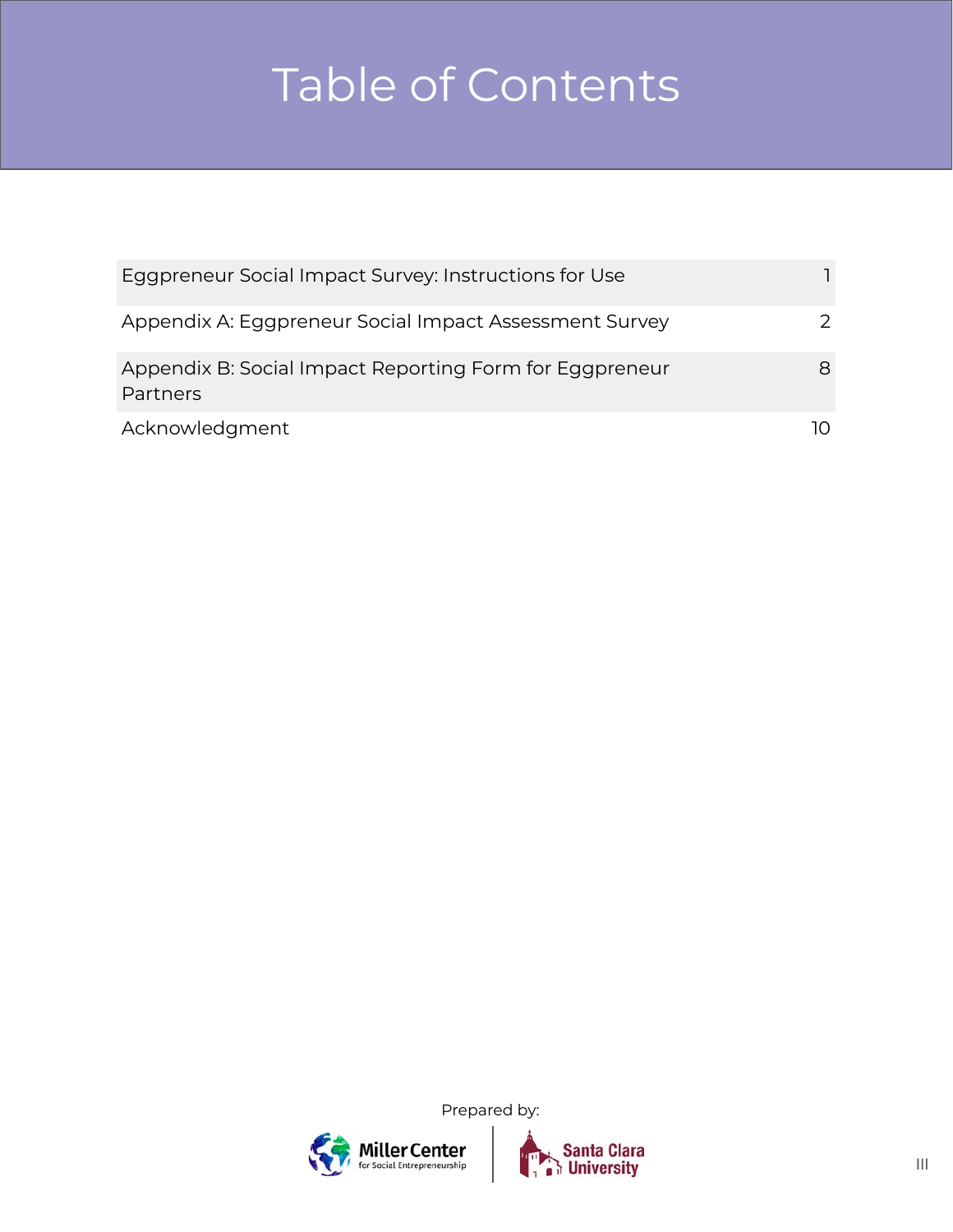This survey will address Eggpreneur's need for more information from its beneficiaries after they complete their training. By gathering this data, Eggpreneur will be able to offer additional assistance where necessary and be able to continue to expand and improve its training based on what struggles or successes beneficiaries face. Eggpreneur will also be able to report quantifiable data concerning its impact to its beneficiaries, partners, and donors.

This tool takes the form of a google survey, which has specific benefits. First, the survey is easily shareable and accessible through mobile devices. This will make it much easier for Eggpreneur to gather data from individuals because they will be able to complete it on their own devices. Second, google survey has the added benefit of an automatically generated spreadsheet that compiles the response data easily. This feature can be accessed by navigating to the "Responses" tab at the top of the owner's survey and pressing on the google sheets icon () in the top right hand corner.

Eggpreneur should secure explicit consent from every participant who takes part in the survey. Some of the data that the survey gathers is sensitive, and respondents can choose to skip portions that they are not comfortable sharing. Whatever information they do choose to share should be treated with respect and privacy. One specific thing to note that should be made clear to every person taking the survey is that she is free to leave the survey anonymous, she does not have to list her name unless she feels comfortable doing so.

We recognize that literacy and access to technology may present barriers for individual beneficiaries. In these instances, we recommend that, when possible, members of the Eggpreneur staff can translate the survey and fill it out on their personal devices to allow the women's voices to still be accounted for accurately within Eggpreneur's records.

To maximize the effectiveness of this tool, we recommend that Eggpreneur administer this survey every six months. This time period will allow time for beneficiaries to expand their operations and potentially identify personal successes, while still making sure that Eggpreneur is maintaining effective contact with its beneficiaries.



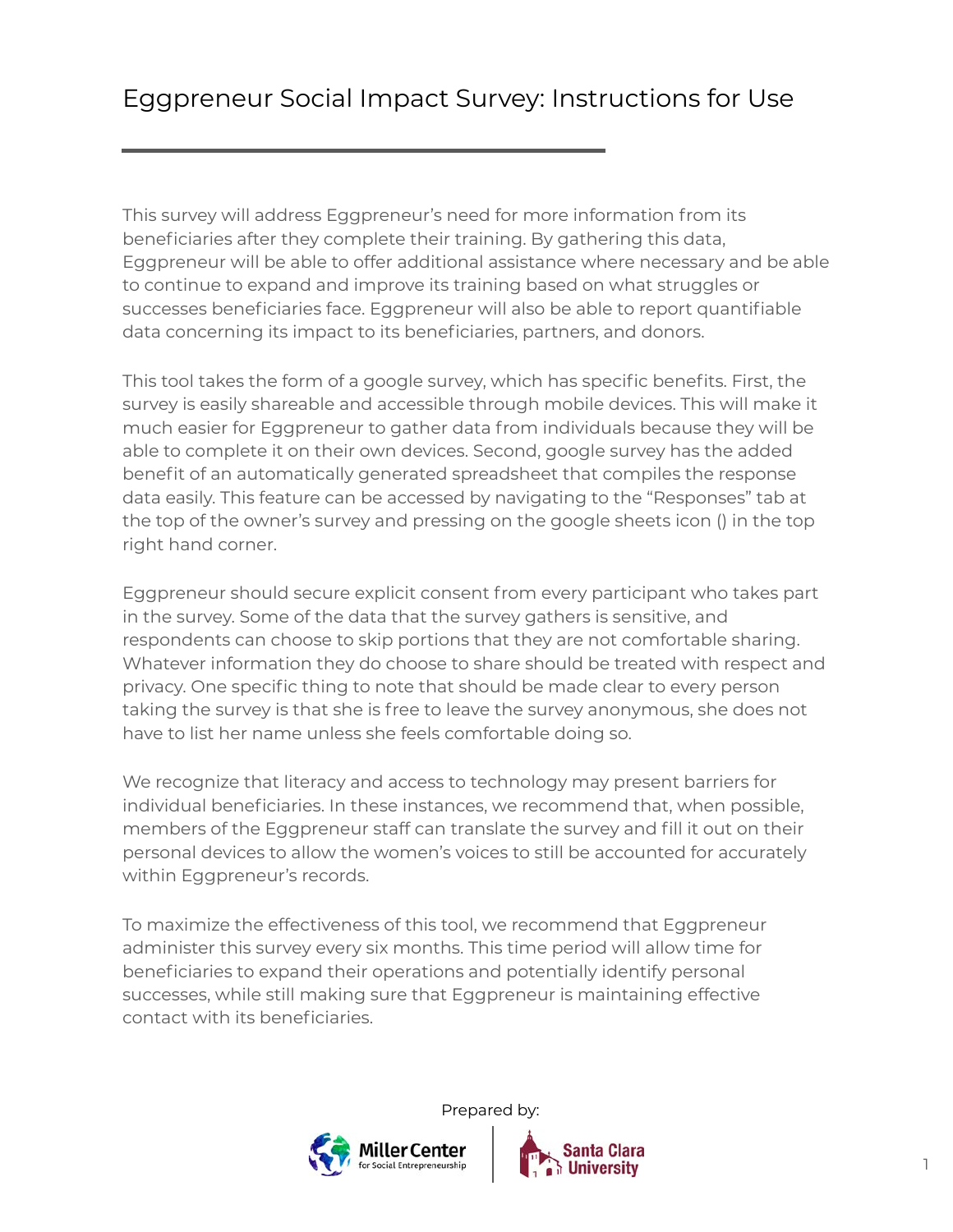

## **Eggpreneur Impact Assessment Survey**

This survey is being conducted by Eggpreneur to measure the impact our social enterprise is having on beneficiaries and their communities. To do this, we are asking respondents to report information on the social and economic impact that has taken place and how that has advanced people toward achieving the United Nations Sustainable Development Goals. Your responses will help Eggpreneur better understand how we can improve our practices. It should take approximately 20 minutes to complete.

Your participation in this survey is voluntary. You may refuse to take part in the research or exit the survey at any time without penalty. You are free to decline to answer any particular question you do not wish to answer for any reason.

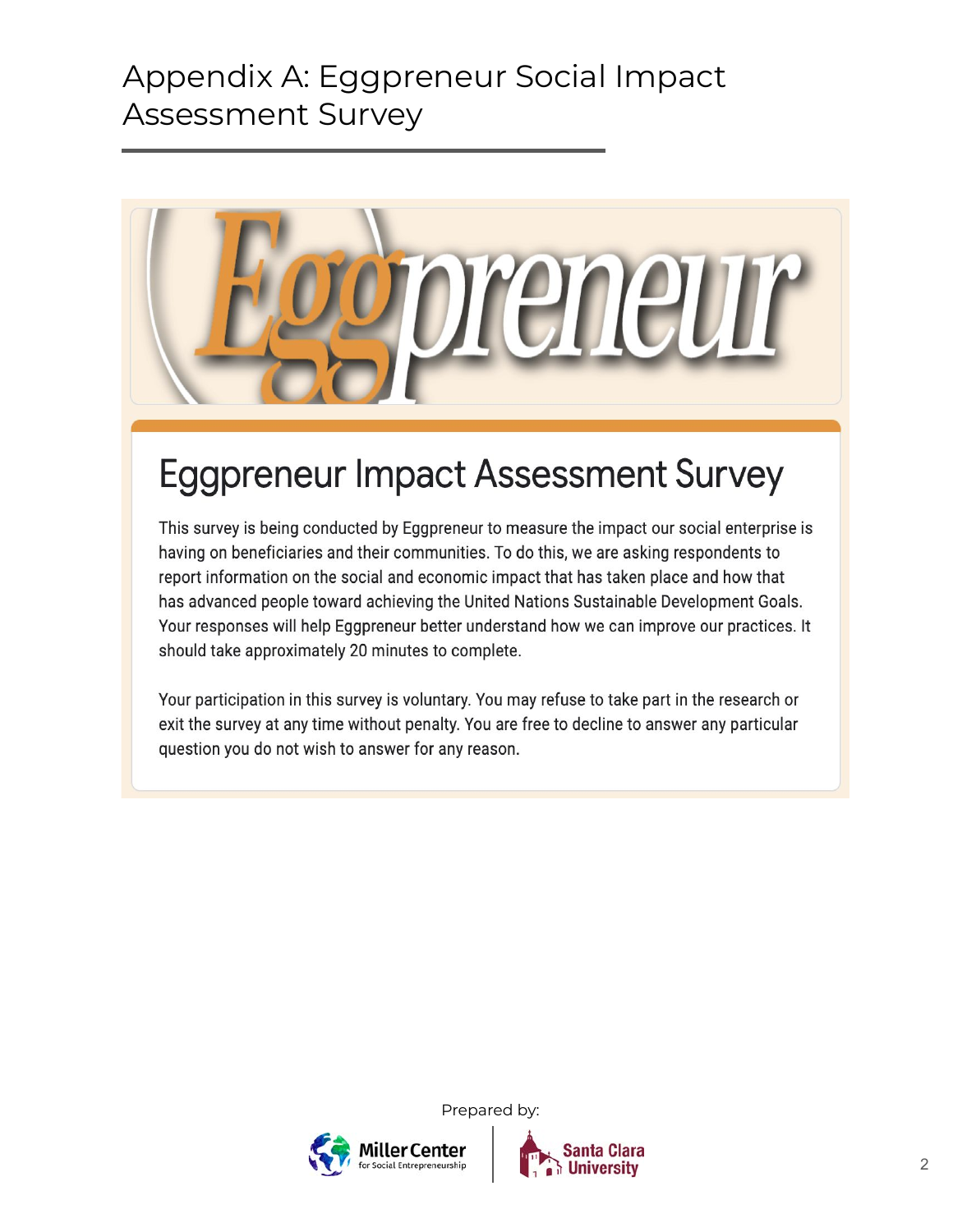| Economic Impact                                                                                                        |
|------------------------------------------------------------------------------------------------------------------------|
| This is meant to capture the averages for each month in the last three months (also known as a "quarter"<br>of a year) |
| What was your average monthly income before you started working with<br>Eggpreneur?                                    |
| Your answer                                                                                                            |
| What is your average monthly income now that you are working with                                                      |
| Eggpreneur?                                                                                                            |
| Your answer                                                                                                            |
|                                                                                                                        |
| How much money have you been able to put into savings this quarter?                                                    |
| Your answer                                                                                                            |



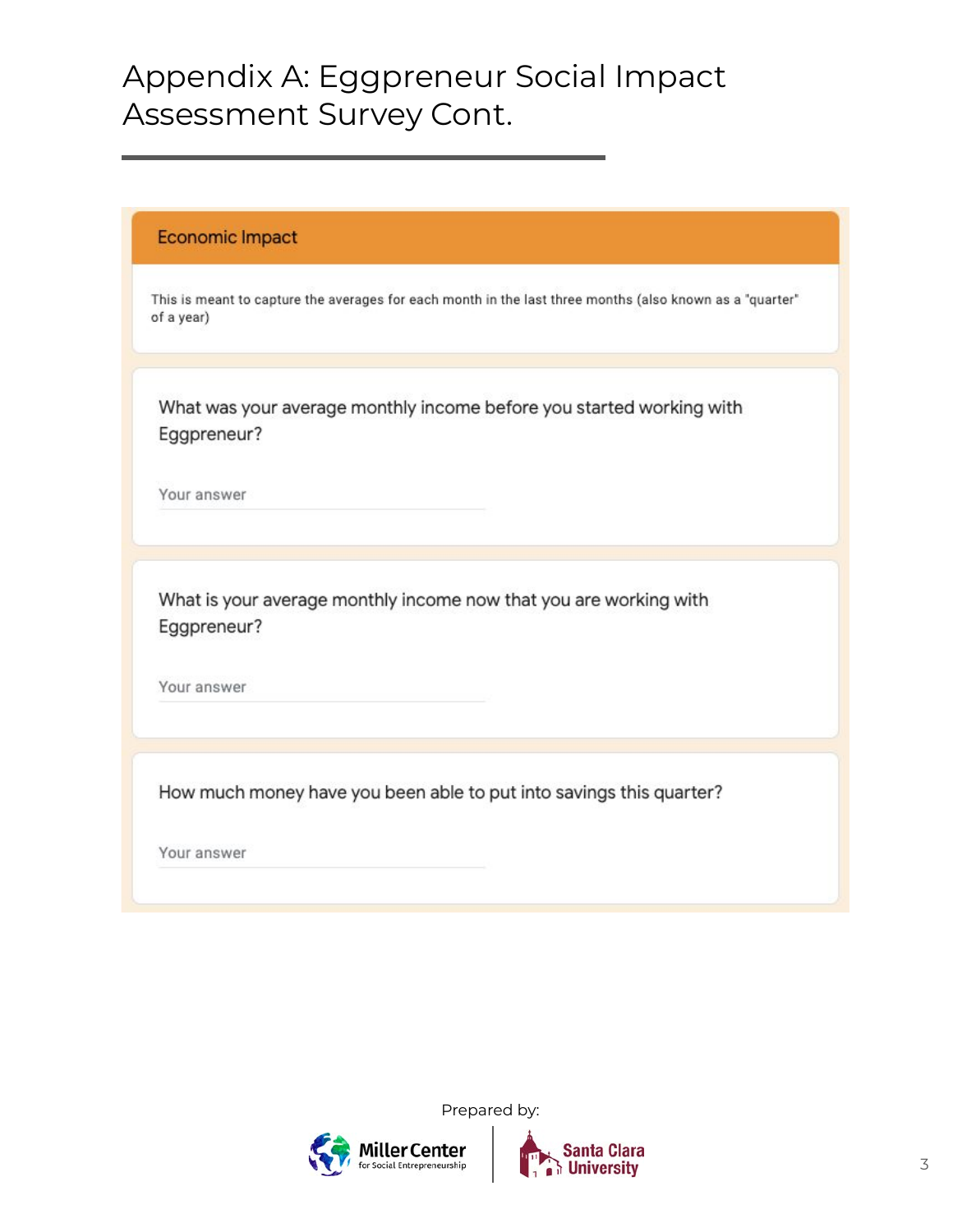| <b>Social Impact</b>                                                                                                                                        |
|-------------------------------------------------------------------------------------------------------------------------------------------------------------|
| Which of the following do you identify with? (select all that apply to you)                                                                                 |
| Low Income                                                                                                                                                  |
| Single Mother                                                                                                                                               |
| Married                                                                                                                                                     |
| Knowledgeable about Poultry Farming                                                                                                                         |
| Employment outside Eggpreneur                                                                                                                               |
| Responsible for caring for people outside of your children or spouse                                                                                        |
|                                                                                                                                                             |
| Have you been able to notice a change in the physical health of your children<br>since increasing the amount of chicken and eggs that they are able to eat? |
| Yes                                                                                                                                                         |
| No                                                                                                                                                          |
| Maybe                                                                                                                                                       |



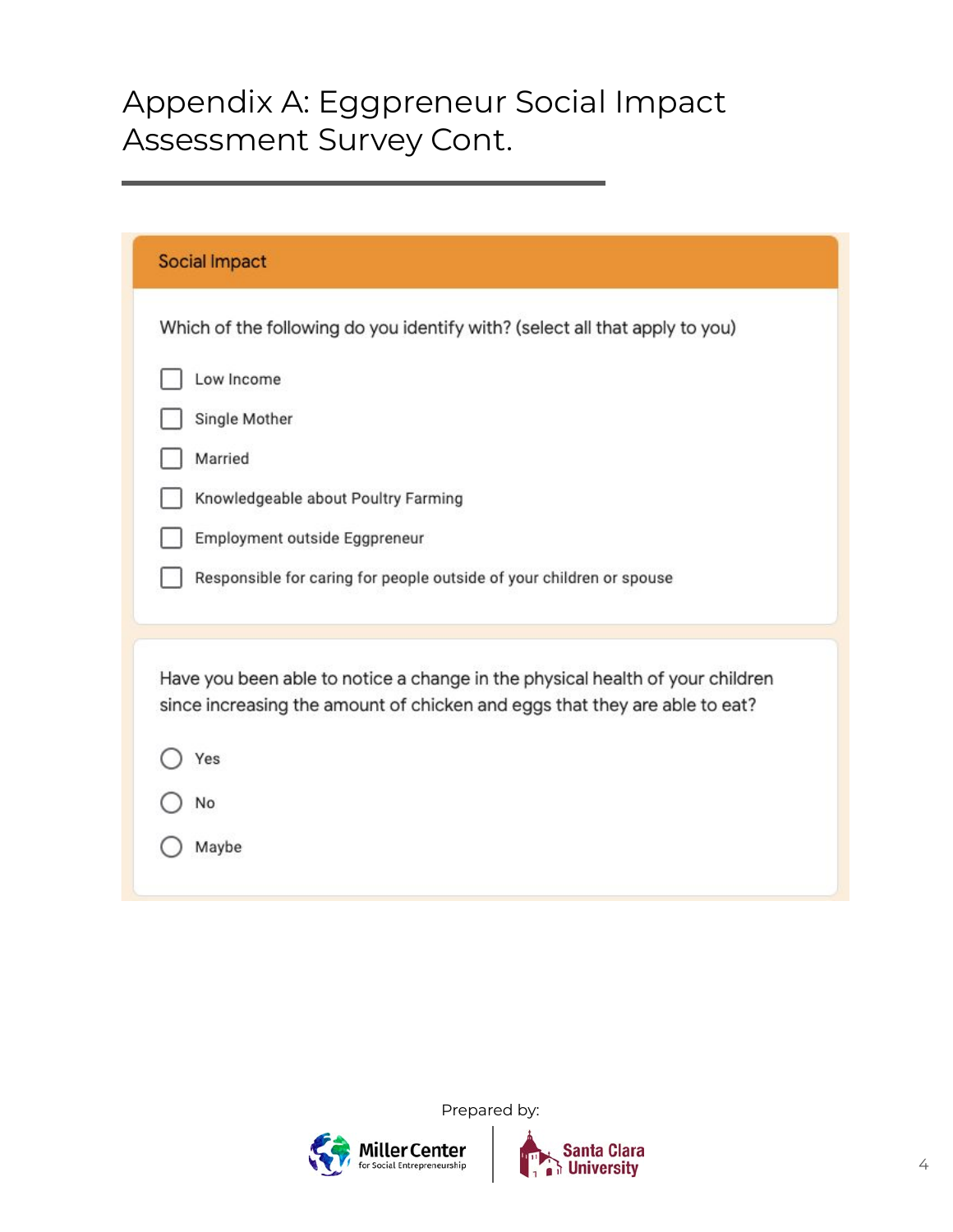| <b>Social Impact</b>                                                                                                                                        |
|-------------------------------------------------------------------------------------------------------------------------------------------------------------|
| Which of the following do you identify with? (select all that apply to you)                                                                                 |
| Low Income                                                                                                                                                  |
| Single Mother                                                                                                                                               |
| Married                                                                                                                                                     |
| Knowledgeable about Poultry Farming                                                                                                                         |
| Employment outside Eggpreneur                                                                                                                               |
| Responsible for caring for people outside of your children or spouse                                                                                        |
| Have you been able to notice a change in the physical health of your children<br>since increasing the amount of chicken and eggs that they are able to eat? |
| Yes                                                                                                                                                         |
| No                                                                                                                                                          |
| Maybe                                                                                                                                                       |



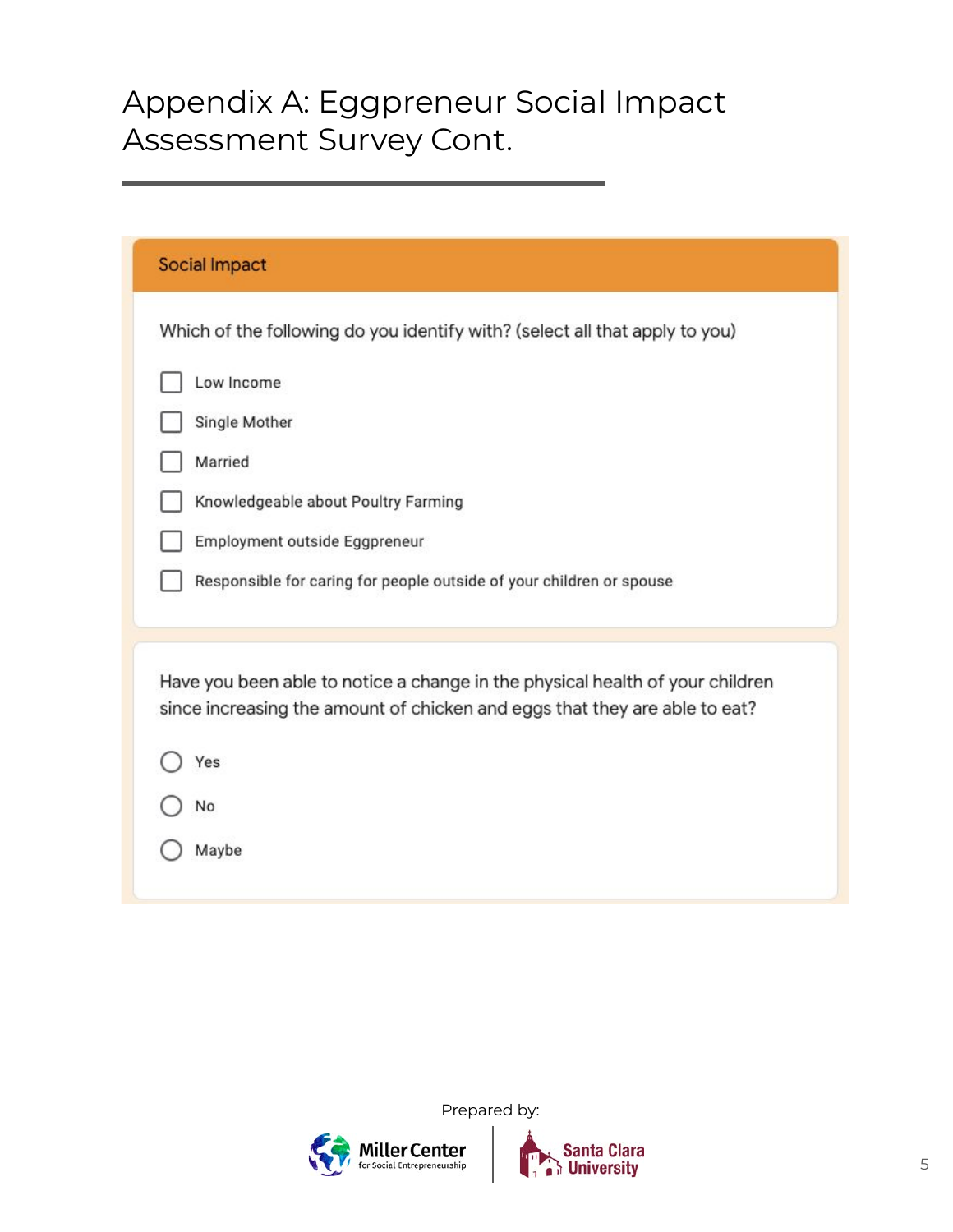| Sustainability                                                                                                                          |
|-----------------------------------------------------------------------------------------------------------------------------------------|
| Have you been able to open a business after receiving training from Eggpreneur?                                                         |
| Yes                                                                                                                                     |
| No                                                                                                                                      |
| Other:                                                                                                                                  |
|                                                                                                                                         |
| If yes, is that business still operating?                                                                                               |
| Yes                                                                                                                                     |
| No                                                                                                                                      |
| Other:                                                                                                                                  |
|                                                                                                                                         |
| With the training that you have received from Eggpreneur, have you been able to<br>start any new businesses other than poultry farming? |
| Yes                                                                                                                                     |
| No                                                                                                                                      |
|                                                                                                                                         |
| If you said "Yes" to the question above, what new business have you started?                                                            |
| Your answer                                                                                                                             |
|                                                                                                                                         |



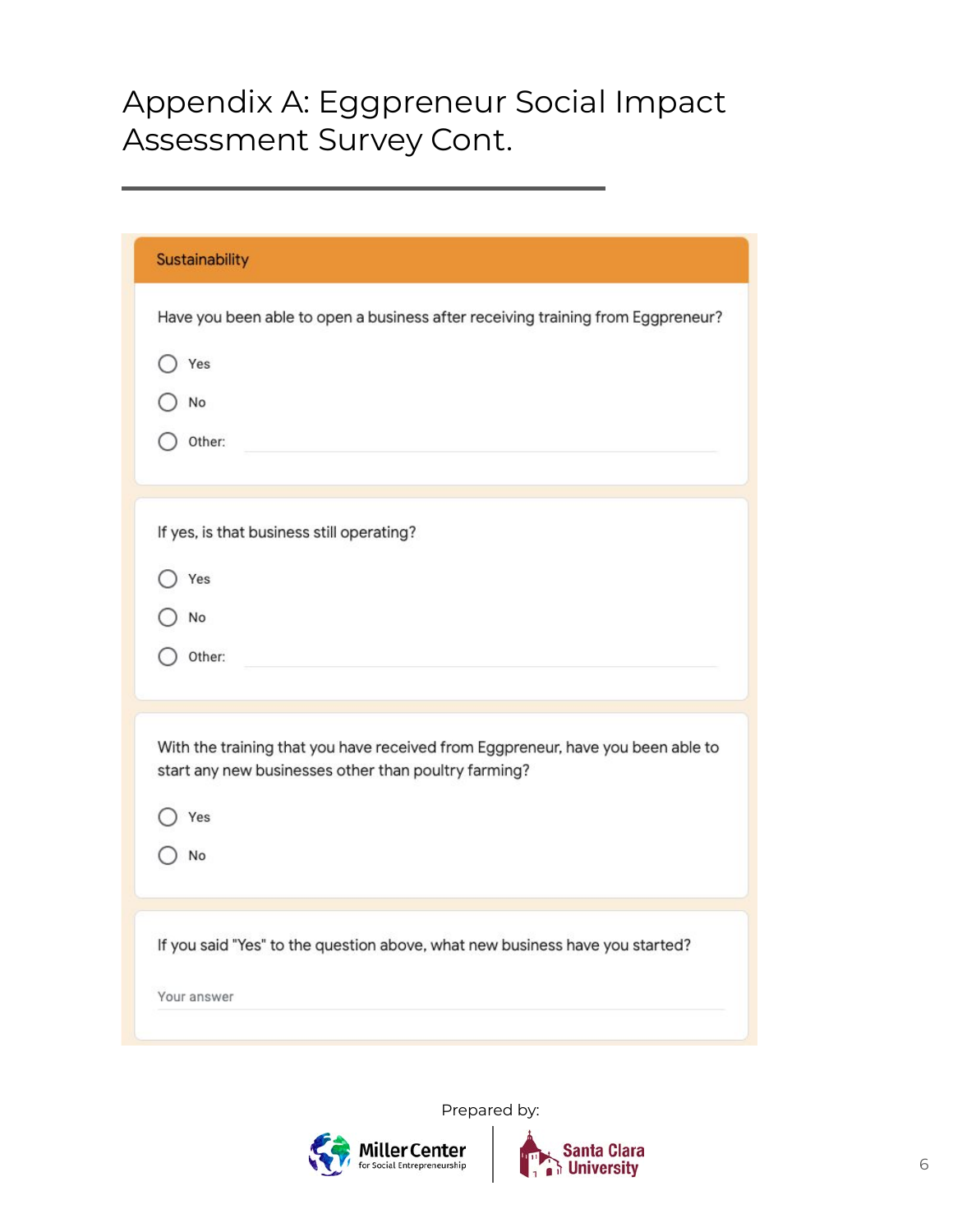| How has your spending on food changed since receiving training from<br>Eggpreneur?                                                                    |
|-------------------------------------------------------------------------------------------------------------------------------------------------------|
| Increased                                                                                                                                             |
| Decreased                                                                                                                                             |
| Stayed the same                                                                                                                                       |
|                                                                                                                                                       |
| How has your spending on education changed since receiving training from<br>Eggpreneur? (Check all that apply)                                        |
| Send children to better quality schools                                                                                                               |
| Send more of your children to school                                                                                                                  |
| Have more money to spend on school supplies                                                                                                           |
| Spending has stayed the same                                                                                                                          |
| This is not relevant to me                                                                                                                            |
|                                                                                                                                                       |
| How many women and young girls have benefitted from your businesses<br>(getting a job, increased financial opportunities, more access to food, etc.)? |
| Your answer                                                                                                                                           |



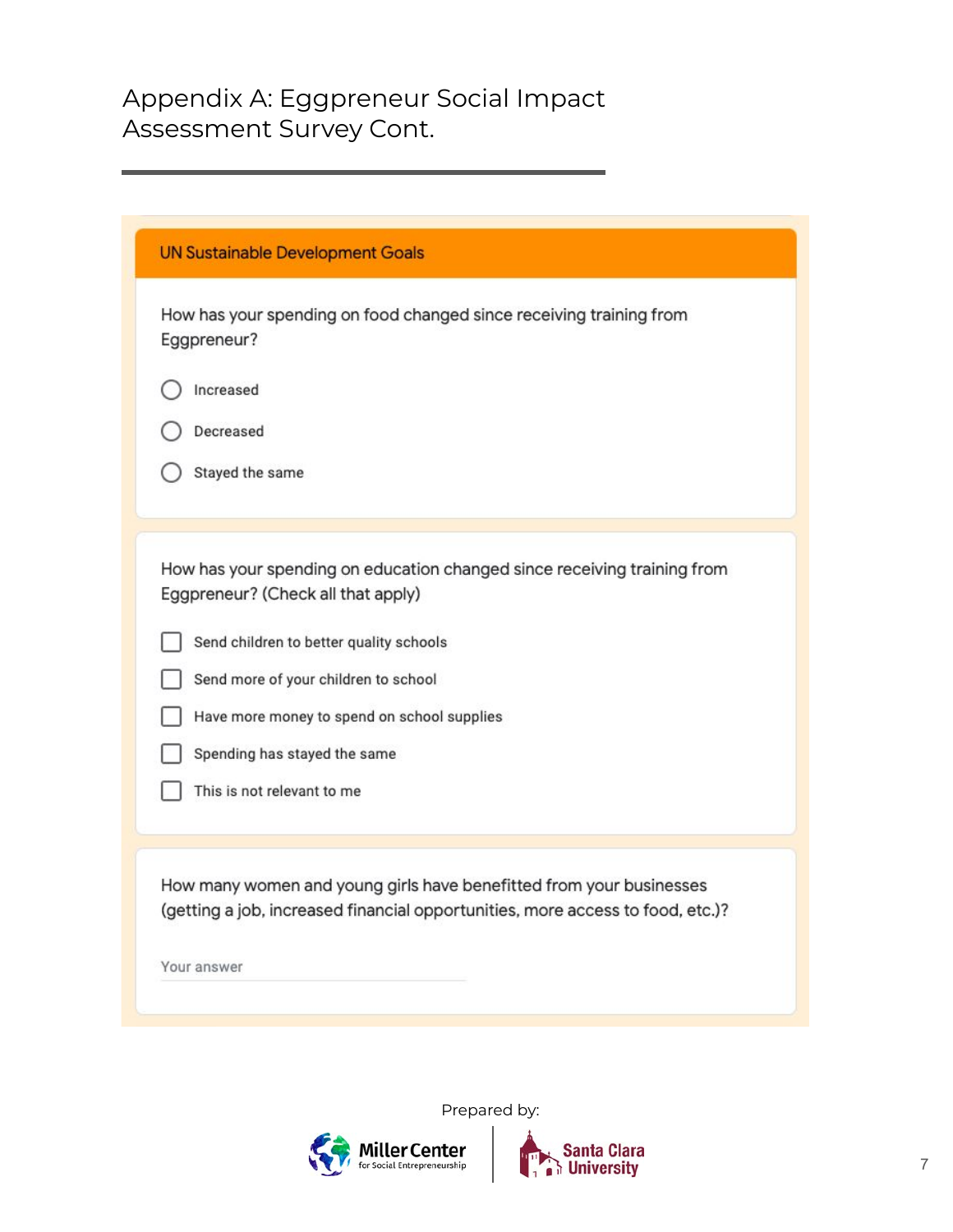#### Appendix B: Social Impact Reporting Form for Eggpreneur Partners

| Name of Congregation or Local partner Social Enterprise |  |
|---------------------------------------------------------|--|
| Name of individual filling out the form _               |  |
| Report for six month period starting __                 |  |

This impact assessment form is structured into two discrete sections to reflect the impact that your social enterprise will have depending on your stage of development. After you have made your first sales, you can begin to use section 1, which assesses the quantity and sales that you are able to produce. Then, once you have established a process of continuous sales and are actively partnering with outgrowers, you will use section 2 to expand the type of impact data you are gathering to account for the extended reach of your social enterprise. If struggling to respond to a question, feel free to move on to the next question. If you do not have data or sales to report when first reviewing the form skip that question until there is something to report.

Phase 1 - Continuous Sales

- 1. Revenue
	- a. Net Income from congregation's sales of meat and eggs in the last 3 months
- 2. Production of social enterprise
	- a. Number of chickens raised
	- b. Kilograms of chicken meat sold
	- c. Flats of eggs sold
- 3. Persons trained
	- a. Number of Sisters (including in formation) who have received training
- 4. Beneficiaries
	- a. For employees: additional income employees earned from working with the social enterprise

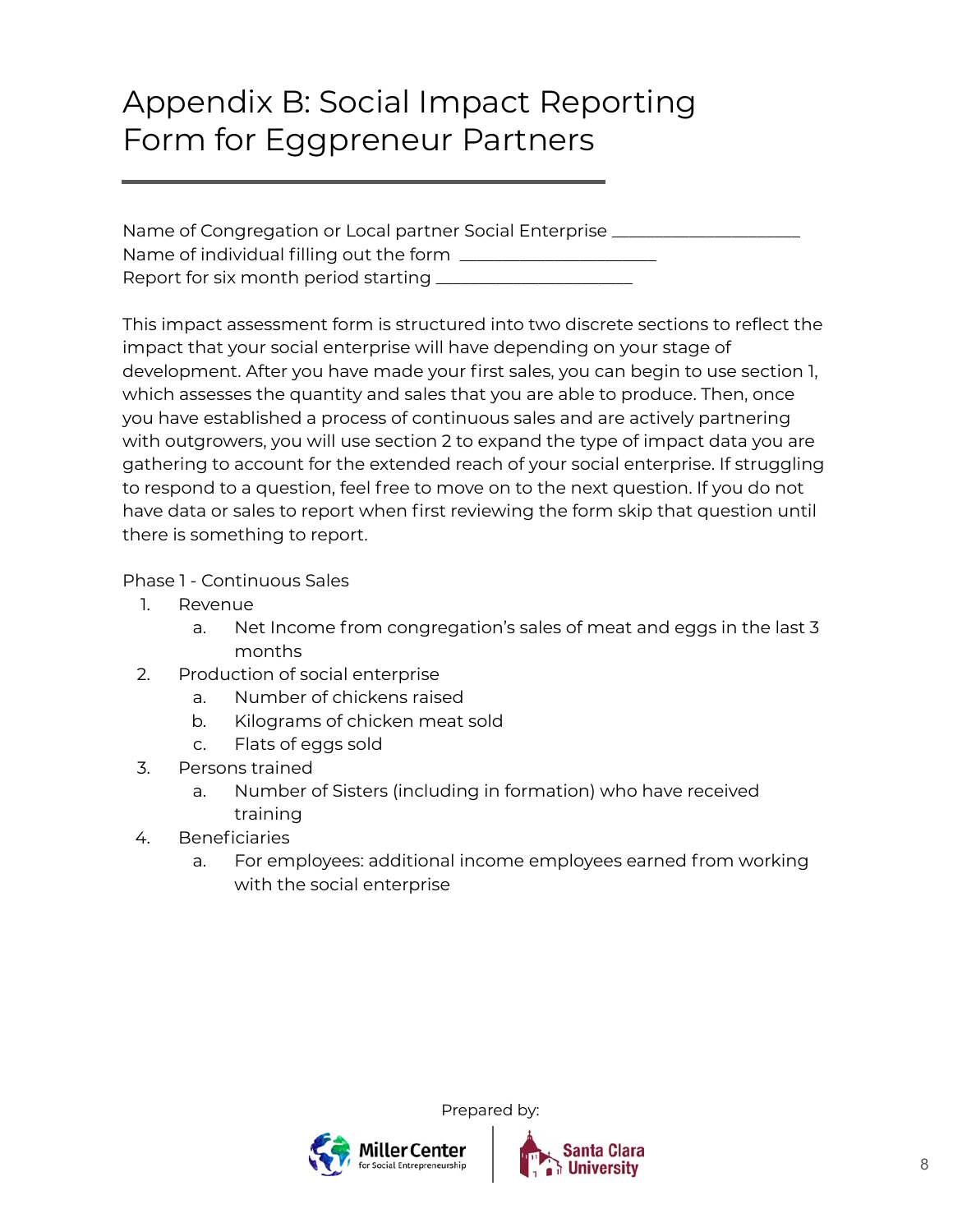### Appendix B: Social Impact Reporting Form for Eggpreneur Partners

#### Phase 2 - Continuous Sales and Outreach

- 1. Persons trained or sensitized
	- a. Number of people sensitized
	- b. Number of employees trained
	- c. Number of local women who have received training
	- d. Number of Sisters (including in formation) who have received training
- 2. Beneficiaries
	- a. Number of new jobs created
	- b. Number of women working as outgrowers
	- c. Total number of dependents within outgrower households
	- d. For the outgrowers: additional income earned in the last 3 months from outgrowers
	- e. Number of lives impacted (Including people who have been able to eat the food who were, or are, undernourished, women and households who have more income now that they are able to work with your social enterprise). This would be the sum of a+b
- 3. Revenue
	- a. Net Income from congregation's production of meat and eggs in the last 3 months
	- b. Net Income from outgrowers' production of meat and eggs in the last 3 months
- 4. Production
	- a. Number of chickens raised
	- b. Kilograms of chicken meat sold
	- c. Flats of eggs sold

Note: This version of the Social Impact Reporting Form was developed for and in collaboration with two congregations of Catholic Sisters who are replicating Eggprenuer's model. This attention is clear through wording choices made throughout, however, this form could be used by other partners with slight modifications.